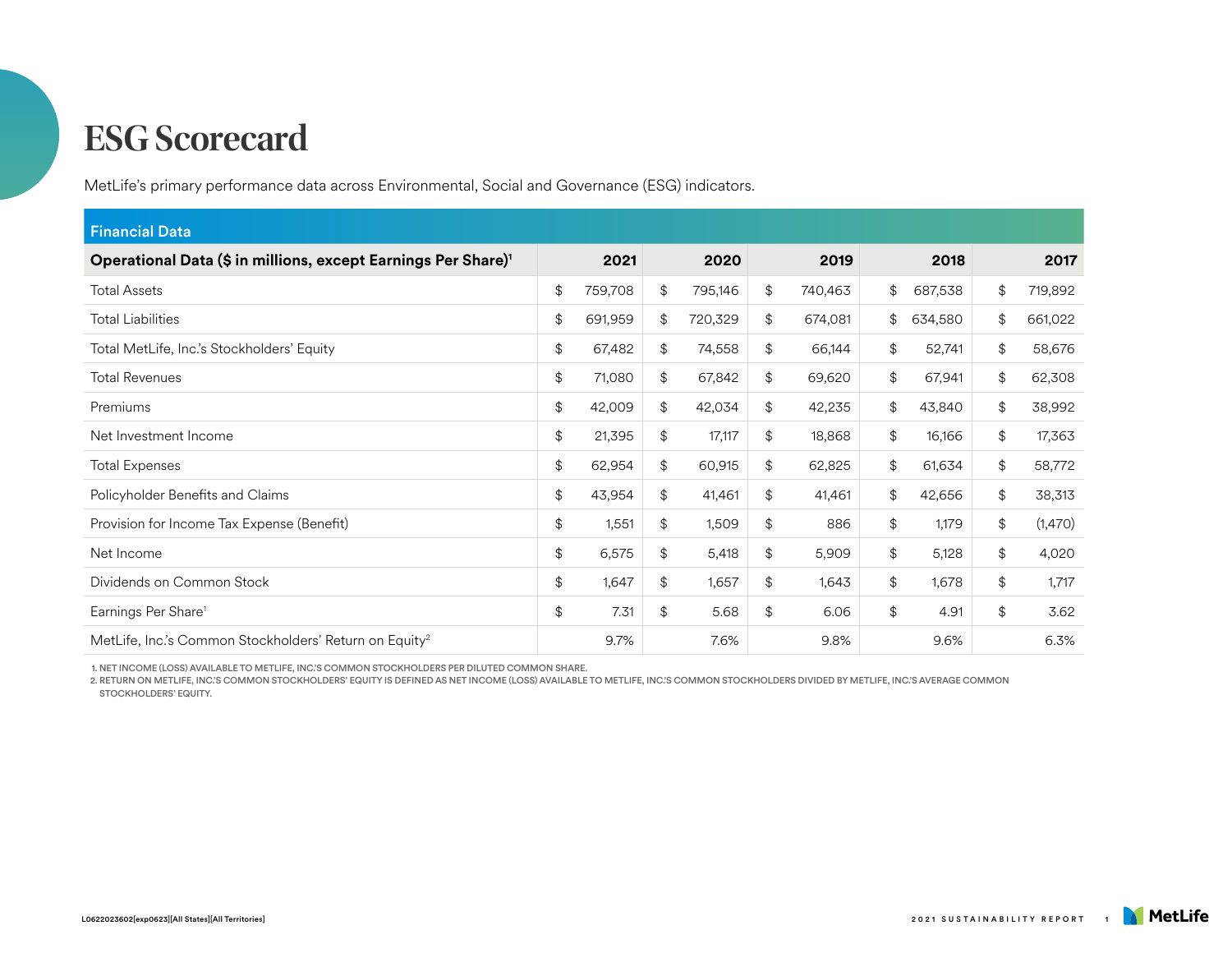| <b>Financial Data</b>                        |                                           |             |            |
|----------------------------------------------|-------------------------------------------|-------------|------------|
| <b>Total AUM<sup>1</sup></b>                 |                                           | \$ Billions | Percentage |
| Public Corporates                            | \$                                        | 120.9       | 18.1%      |
| Mortgage Loans <sup>2</sup>                  | \$                                        | 110.9       | 16.6%      |
| <b>Structured Products</b>                   | \$                                        | 71.4        | 10.7%      |
| Private Corporates                           | \$                                        | 64.0        | 9.6%       |
| U.S. Government and Agency                   | \$                                        | 63.3        | 9.5%       |
| Foreign Government                           | \$                                        | 56.5        | 8.4%       |
| Private Infrastructure                       | \$                                        | 34.4        | 5.1%       |
| Cash and Short-Term Investments <sup>3</sup> | $\, \, \raisebox{12pt}{$\scriptstyle \$}$ | 30.6        | 4.6%       |
| Real Estate Equity <sup>4</sup>              | $\, \, \raisebox{12pt}{$\scriptstyle \$}$ | 27.1        | 4.0%       |
| Common and Preferred Equity                  | \$                                        | 22.2        | 3.3%       |
| <b>Emerging Market Debt</b>                  | \$                                        | 17.3        | 2.6%       |
| Municipals                                   | \$                                        | 17.2        | 2.6%       |
| Alternatives                                 | $\, \, \raisebox{12pt}{$\scriptstyle \$}$ | 14.7        | 2.2%       |
| High Yield                                   | \$                                        | 7.0         | 1.0%       |
| Private Structured Credit                    | $\, \, \raisebox{12pt}{$\scriptstyle \$}$ | 5.3         | 0.8%       |
| <b>Bank Loans</b>                            | \$                                        | 4.9         | 0.7%       |
| Middle Market Private Capital                | \$                                        | 1.3         | 0.2%       |
| Total                                        | \$                                        | 669.0       | 100.0%     |

1. AS OF DECEMBER 31, 2021. AT ESTIMATED FAIR VALUE. DOLLARS IN BILLIONS. **[SEE EXPLANATORY NOTE](https://www.metlife.com/content/dam/metlifecom/us/sustainability/pdf/MET-006_01_SR-2021_v32_Explantory_Note.pdf)**.

2. INCLUDES COMMERCIAL, AGRICULTURAL AND RESIDENTIAL MORTGAGE LOANS CONTAINED IN METLIFE'S GENERAL ACCOUNT (ADJUSTED AS DESCRIBED IN THE **[EXPLANATORY NOTE](https://www.metlife.com/content/dam/metlifecom/us/sustainability/pdf/MET-006_01_SR-2021_v32_Explantory_Note.pdf)**), SEPARATE ACCOUNTS AND NON-PROPRIETARY ASSETS OF UNAFFILIATED/THIRD-PARTY CLIENTS.

3. INCLUDES CASH EQUIVALENTS.

4. INCLUDES REAL ESTATE AND REAL ESTATE JOINT VENTURES CONTAINED IN METLIFE'S GENERAL ACCOUNT (ADJUSTED AS DESCRIBED IN THE EXPLANATORY NOTE), SEPARATE ACCOUNTS AND NON-PROPRIETARY ASSETS OF UNAFFILIATED/THIRD-PARTY CLIENTS.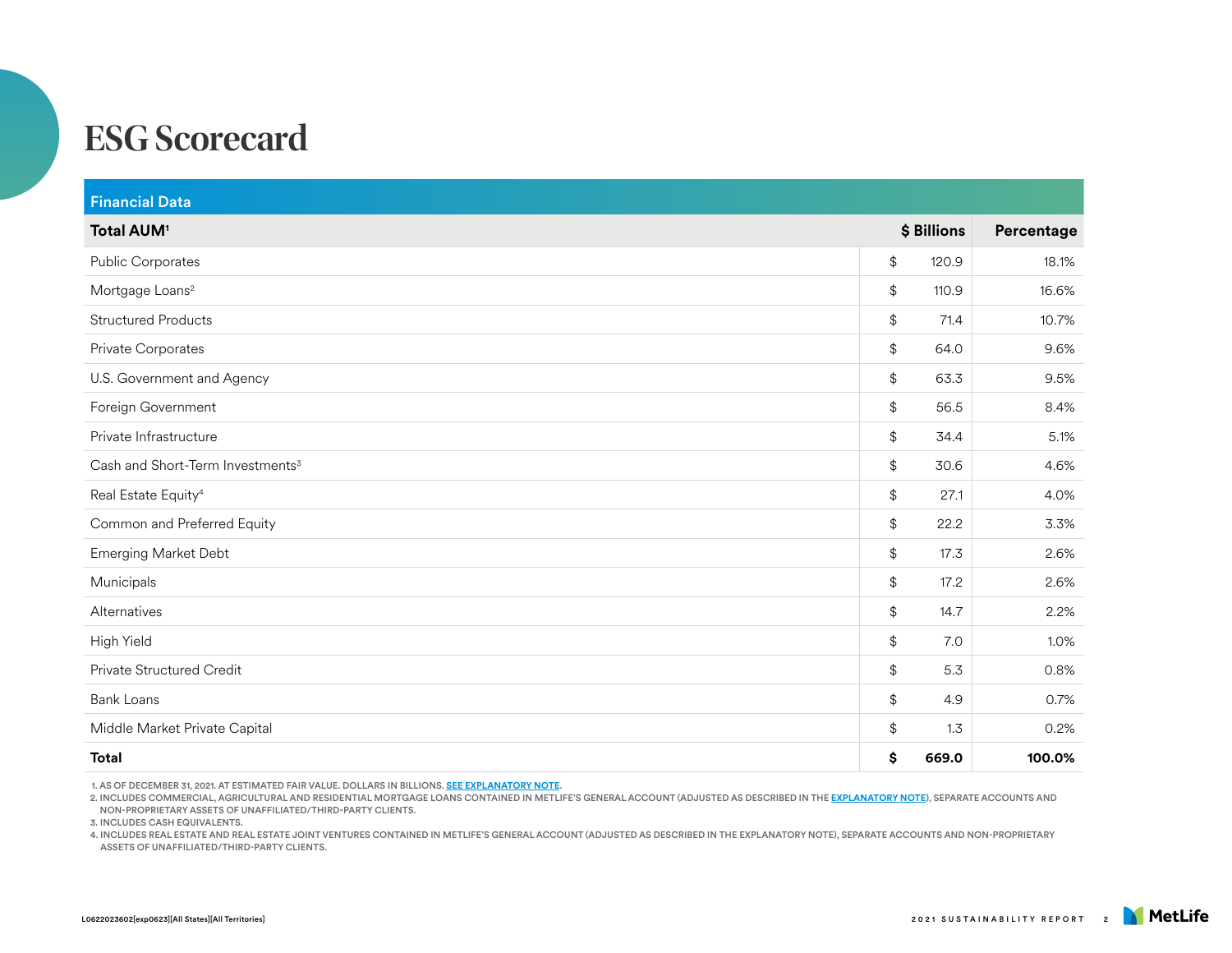| <b>Financial Data</b>                                                      |              |              |              |              |                                           |        |
|----------------------------------------------------------------------------|--------------|--------------|--------------|--------------|-------------------------------------------|--------|
| Responsible Investments <sup>1</sup> (Estimated Fair Value-\$ in millions) | 2021         | 2020         | 2019         | 2018         |                                           | 2017   |
| Impact Investments <sup>2</sup>                                            | \$<br>282    | \$<br>243    | \$<br>240    | \$<br>230    | $\frac{1}{2}$                             | 212    |
| Affordable Housing Investments                                             | \$<br>2,914  | \$<br>3,111  | \$<br>2,972  | \$<br>2,356  | \$                                        | 2,219  |
| Green Investments <sup>3</sup>                                             | \$<br>34,319 | \$<br>28,672 | \$<br>18,329 | \$<br>16,616 | $\, \, \raisebox{12pt}{$\scriptstyle \$}$ | 15,059 |
| Infrastructure                                                             | \$<br>28,171 | \$<br>27,249 | \$<br>23,318 | \$<br>17,109 | \$                                        | 15,349 |
| Municipal Bonds <sup>4</sup>                                               | \$<br>17,200 | \$<br>15,221 | \$<br>13,586 | \$<br>16,248 | \$                                        | 17,152 |
| Total                                                                      | \$<br>82,886 | \$<br>74,496 | \$<br>58,445 | \$<br>52,559 | \$                                        | 49,991 |
|                                                                            |              |              |              |              |                                           |        |
| Annual Responsible Investments (\$ in millions)                            | 2021         | 2020         | 2019         | 2018         |                                           | 2017   |
| Impact Investments                                                         | \$<br>65     | \$<br>12     | \$<br>13     | \$<br>46     | \$                                        | 49     |
| Affordable Housing Investments                                             | \$<br>227    | \$<br>200    | \$<br>333    | \$<br>640    | \$                                        | 182    |
| Green Investments <sup>3</sup>                                             | \$<br>6,085  | \$<br>3,883  | \$<br>1,031  | \$<br>1,082  | \$                                        | 538    |
| Infrastructure                                                             | \$<br>2,993  | \$<br>2,574  | \$<br>6,247  | \$<br>4,177  | \$                                        | 3,216  |
| Municipal Bonds <sup>4</sup>                                               | \$<br>4,343  | \$<br>3,945  | \$<br>2,291  | \$<br>1,386  | \$                                        | 849    |
| Total                                                                      | \$<br>13,713 | \$<br>10,614 | \$<br>9,915  | \$<br>7,331  | \$                                        | 4.834  |

1. MIM MAY PERIODICALLY REFINE OR OTHERWISE MODIFY ITS DEFINITION OF RESPONSIBLE INVESTMENTS AND THE COMPONENTS THEREOF BASED ON DATA AVAILABILITY OR OTHER FACTORS.

2. IMPACT INVESTMENTS ARE INVESTMENTS MADE WITH THE INTENTION TO GENERATE POSITIVE, MEASURABLE SOCIAL AND ENVIRONMENTAL IMPACT ALONGSIDE A FINANCIAL RETURN (GIIN–GLOBAL IMPACT

INVESTMENT NETWORK—DEFINITION). THIS ACTIVITY INCLUDES METLIFE'S GENERAL ACCOUNT AND A SMALLER VOLUME OF METLIFE FOUNDATION ASSETS.

3. MIM CURRENTLY DEFINES GREEN INVESTMENTS TO INCLUDE 1) LEED, ENERGY STAR, BREEAM AND/OR FITWEL CERTIFIED REAL ESTATE EQUITY INVESTMENTS; 2) COMMERCIAL MORTGAGE LOANS SECURED BY LEED AND/ OR ENERGY STAR CERTIFIED REAL ESTATE; 3) RENEWABLE ENERGY PROJECTS, INCLUDING WIND AND SOLAR.

4. MUNICIPAL BONDS INCLUDE TAXABLE AND TAX-EXEMPT REVENUE BONDS AND, TO A MUCH LESSER EXTENT, GENERAL OBLIGATIONS OF STATES, MUNICIPALITIES AND POLITICAL SUBDIVISIONS.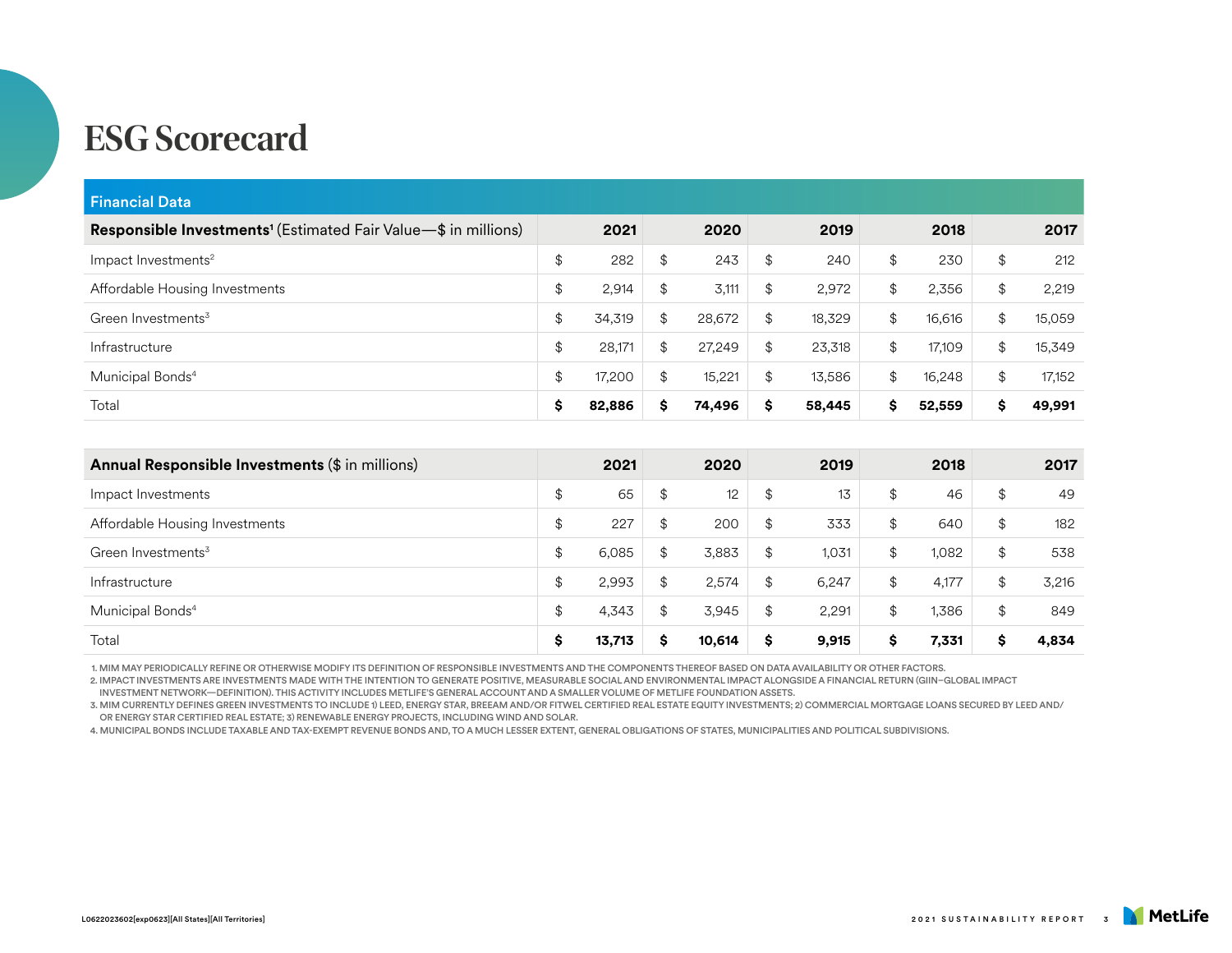| Workforce Data (at December 31, 2021) |                    |        |             |  |  |  |
|---------------------------------------|--------------------|--------|-------------|--|--|--|
| Global Workforce Data (#s)            | Total <sup>1</sup> | Female | <b>Male</b> |  |  |  |
| <b>Employment Contract</b>            |                    |        |             |  |  |  |
| Regular                               | 40,962             | 21,417 | 19,545      |  |  |  |
| Temporary                             | 169                | 113    | 56          |  |  |  |
| Employment Type                       |                    |        |             |  |  |  |
| Full-time                             | 40,844             | 21,305 | 19,539      |  |  |  |
| Part-time                             | 287                | 225    | 62          |  |  |  |
| Workforce Breakdown                   |                    |        |             |  |  |  |
| Employees                             | 41,131             | 21,530 | 19,601      |  |  |  |
| Workforce by Region                   |                    |        |             |  |  |  |
| United States/Canada                  | 13,711             | 8,355  | 5,356       |  |  |  |
| Latin America                         | 7,327              | 4,819  | 2,508       |  |  |  |
| Asia                                  | 16,102             | 6,078  | 10,024      |  |  |  |
| <b>EMEA</b>                           | 3,991              | 2,278  | 1,713       |  |  |  |

1. TOTALS INCLUDE EMPLOYEES WHOSE GENDER IS NOT RECORDED. EXCLUDES PNB METLIFE EMPLOYEES.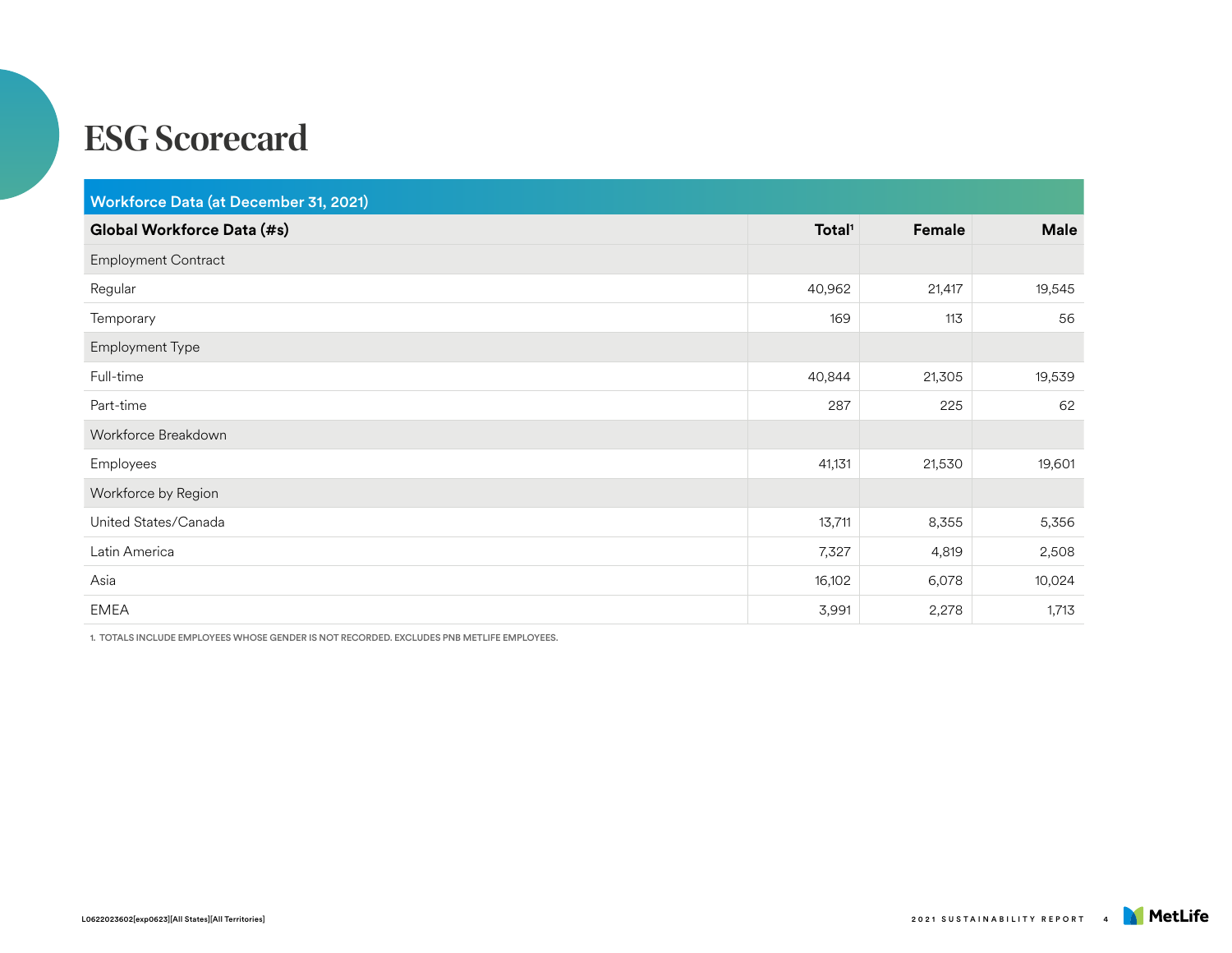Workforce Data (at December 31, 2021)

#### **Diversity Data**

|                                                     |              |           | <b>Executive</b><br><b>Leadership Team</b> |                           |
|-----------------------------------------------------|--------------|-----------|--------------------------------------------|---------------------------|
| <b>Employee and Board Diversity<sup>1</sup> (%)</b> | <b>Sales</b> | Non-Sales | (includes non-U.S.)                        | <b>Board of Directors</b> |
| Gender <sup>2</sup>                                 |              |           |                                            |                           |
| Female                                              | 40%          | 57%       | 25%                                        | 33%                       |
| Male                                                | 60%          | 43%       | 75%                                        | 67%                       |
| Age <sup>2</sup>                                    |              |           |                                            |                           |
| < 30 Years                                          | 14%          | 14%       | 0%                                         | 0%                        |
| 30-50 Years                                         | 61%          | 62%       | 33%                                        | 0%                        |
| > 50 Years                                          | 25%          | 23%       | 67%                                        | 100%                      |
| Ethnicity and Race                                  |              |           |                                            |                           |
| White                                               | 89%          | 66%       | 80%                                        | 83%                       |
| <b>Black or African American</b>                    | 3%           | 13%       | 10%                                        | 8%                        |
| Hispanic or Latino                                  | 5%           | 8%        | 10%                                        | 8%                        |
| Asian                                               | 1%           | 11%       | 0%                                         | 0%                        |
| American Indian or Alaska Native                    | 0%           | 0%        | 0%                                         | 0%                        |
| Not Specified                                       | 0%           | 0%        | 0%                                         | 0%                        |
| Two or More Races                                   | 2%           | 2%        | 0%                                         | 0%                        |
| Native Hawaiian or Pacific Islander                 | 0%           | 0%        | 0%                                         | 0%                        |

1. U.S. ONLY. DUE TO ROUNDING, FIGURES MAY NOT ADD UP TO 100%.

2. GENDER AND AGE DO NOT INCLUDE UNIDENTIFIED PERSONNEL IN OUR SYSTEM.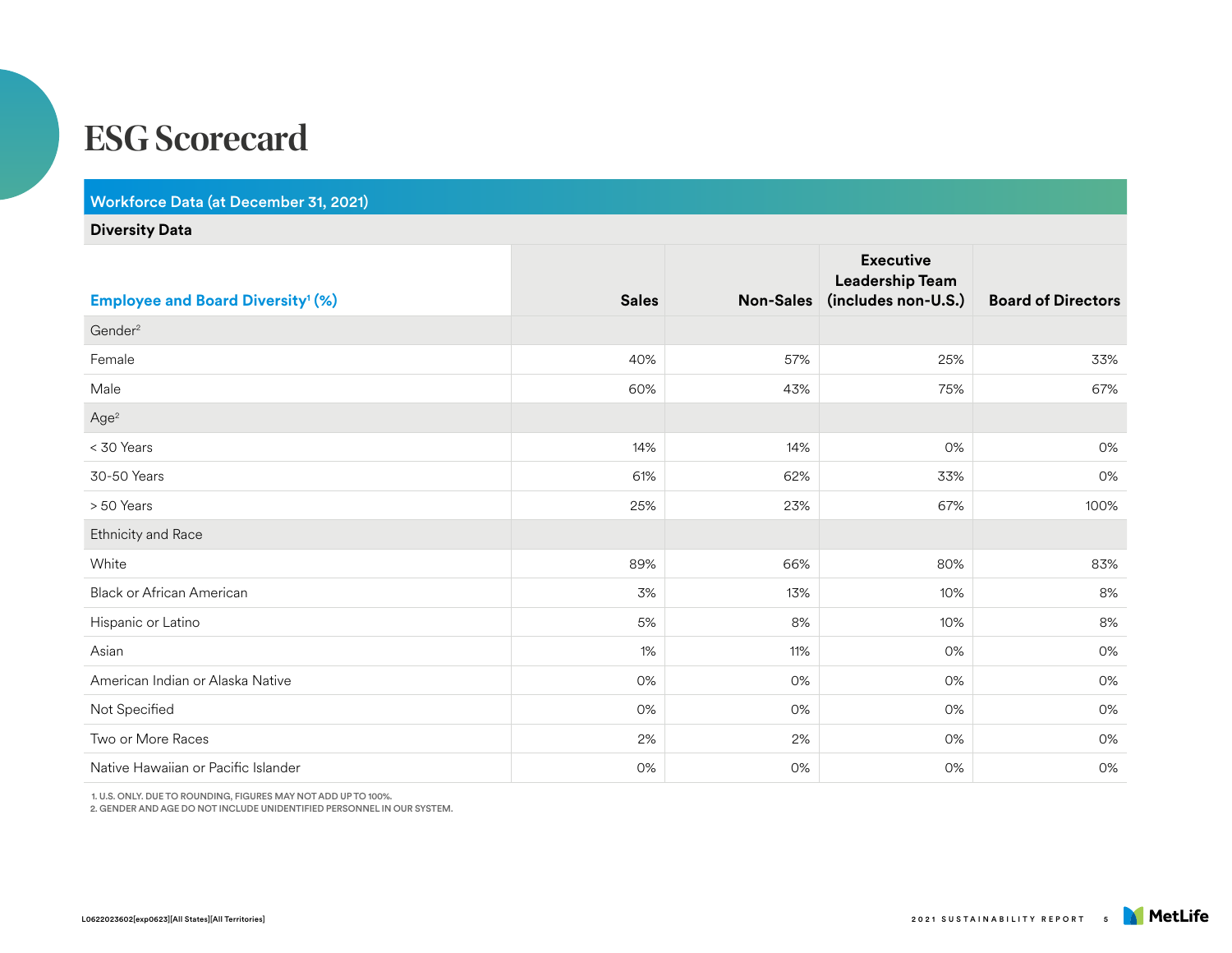| <b>Diversity Data (continued)</b>                                |       |       |
|------------------------------------------------------------------|-------|-------|
| Industry-Leading Gender and Racial Diversity <sup>1</sup>        | 2020  | 2021  |
| Global Female Management <sup>2</sup> %                          | 41.0% | 41.2% |
| Global Female Nonmanagement <sup>3</sup> %                       | 53.6% | 54.2% |
| U.S. Ethnically/Racially Diverse (ERD) Management <sup>2</sup> % | 25.5% | 25.2% |
| U.S. ERD Nonmanagement <sup>3</sup> $%$                          | 33.8% | 35.0% |
| Gender diversity for Officers <sup>4</sup> (VP+)-Global          | 27.4% | 29.1% |
| ERD Diversity for Officers <sup>4</sup> (VP+)-U.S.               | 24.8% | 26.7% |

| <b>Training Data</b>                                                                |        |             |  |  |  |
|-------------------------------------------------------------------------------------|--------|-------------|--|--|--|
| <b>Employee Training and Performance Reviews</b>                                    |        |             |  |  |  |
| Average Hours of Training per Year <sup>5</sup> (# of hours)                        | Female | <b>Male</b> |  |  |  |
| Non-sales                                                                           | 27     | 26          |  |  |  |
| Sales                                                                               | 19     | 12          |  |  |  |
| <b>Employees Receiving Regular Performance Reviews<sup>6</sup> (% of employees)</b> | Female | <b>Male</b> |  |  |  |
| Non-sales                                                                           | 98%    | 99%         |  |  |  |
| Sales                                                                               | 99%    | 99%         |  |  |  |

1. METRICS DO NOT INCLUDE INDIA PMB, AMMETLIFE (MALAYSIA JV), METLIFE LEGAL PLANS (HYATT LEGAL), MAXIS, VERSANT OR ECUADOR. 2020 METRICS HAVE BEEN UPDATED WITH METRICS FROM 2021 DIVESTITURES REMOVED.

2. MANAGEMENT POPULATION IS DEFINED AS ANY ACTIVE EMPLOYEE WHO HAS AT LEAST ONE DIRECT REPORT.

3. NONMANAGEMENT POPULATION IS DEFINED AS ANY ACTIVE EMPLOYEE WHO DOES NOT HAVE ANY DIRECT REPORTS.

4. THE OFFICER POPULATION IS A SUBSET OF OVERALL MANAGEMENT THAT IS A REFLECTION OF THE LEADERSHIP OF THE ORGANIZATION. IT IS COMPRISED OF ALL METLIFE EMPLOYEES AT THE VICE PRESIDENT LEVEL OR ABOVE.

5. EMPLOYEE TRAINING FIGURES INCLUDE ONLY TRAINING ACTIVITY CAPTURED IN OUR LEARNING MANAGEMENT SYSTEM, INCLUDING SKILL-BASED TRAINING AND COMPLIANCE TRAINING. DATA INCLUDES TRAINING COURSES TAKEN ONLINE (VIRTUAL COURSES) AND INSTRUCTOR-LED COURSES.

6. PERFORMANCE REVIEW FIGURES REFLECT ONLY EMPLOYEES WHO WERE IN SCOPE AND ACTIVE DURING THE YEAR-END ASSESSMENT PROCESS AND HAD RATINGS ENTERED INTO THE COMPANY'S EPERFORMANCE SYSTEM. PERFORMANCE FEEDBACK MAY BE DISCUSSED SEPARATELY FROM THE ONLINE SYSTEM. DATA DOES NOT INCLUDE INDIA PMB, NON-STANDARD GRADES (SLS GRADES), EMPLOYEES ON EXTENDED LEAVE OR EMPLOYEES HIRED/RE-HIRED ON/AFTER 10/1/2021.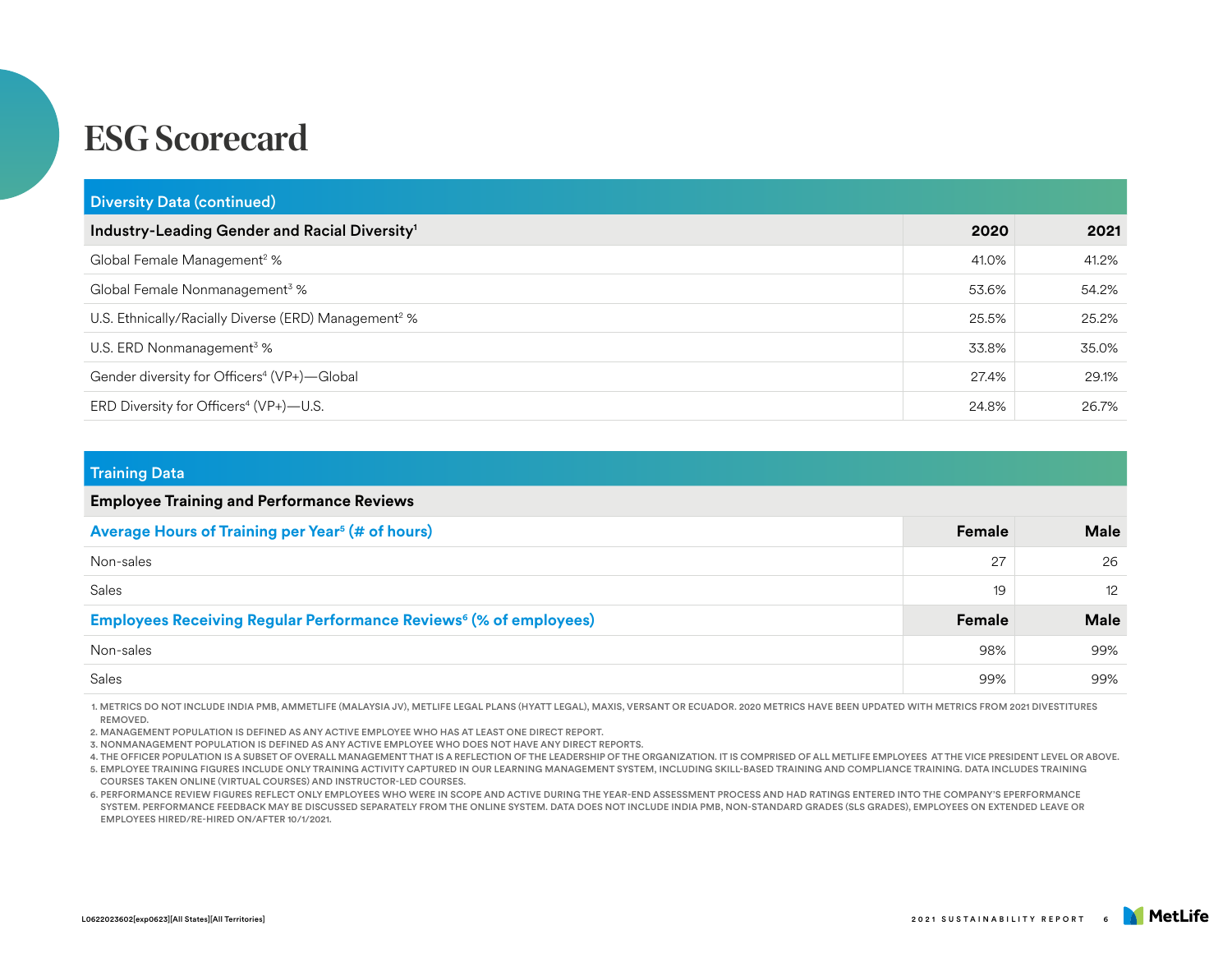| <b>New Hires and Turnover Data</b>       |        |       |  |  |  |
|------------------------------------------|--------|-------|--|--|--|
| New Hires and Turnover <sup>1, 2,3</sup> |        |       |  |  |  |
| <b>Hires</b>                             | Female | Male  |  |  |  |
| Total (# of hires)                       | 4,826  | 3,379 |  |  |  |
| < 30 Years                               | 1,785  | 1,547 |  |  |  |
| 30-50 Years                              | 2,645  | 1,649 |  |  |  |
| > 50 Years                               | 389    | 183   |  |  |  |
| Rate (% of hires)                        | 59%    | 41%   |  |  |  |
| < 30 Years                               | 37%    | 46%   |  |  |  |
| 30-50 Years                              | 55%    | 49%   |  |  |  |
| > 50 Years                               | $8\%$  | 5%    |  |  |  |
| $U.S.$ ERD <sup>4</sup>                  |        | 2021  |  |  |  |
| Female                                   |        | 46%   |  |  |  |
| Male                                     |        | 40%   |  |  |  |
| Total                                    |        | 44%   |  |  |  |

1. EXCLUDES PNB METLIFE EMPLOYEES.

2. GENDER AND AGE DO NOT INCLUDE UNIDENTIFIED PERSONNEL IN OUR SYSTEM.

3. EMPLOYEE HIRES AND TERMINATIONS EXCLUDE IMPACTS DUE TO ACQUISITIONS AND DISPOSITIONS, AS APPLICABLE.

4. ETHNICALLY/RACIALLY DIVERSE (ERD) IS THE PERCENTAGE OF EMPLOYEES IN THE UNITED STATES THAT IDENTIFY AS AMERICAN INDIAN OR ALASKAN NATIVE, ASIAN, BLACK OR AFRICAN AMERICAN, HISPANIC OR LATINO,

NATIVE HAWAIIAN OR OTHER PACIFIC ISLANDER AND TWO OR MORE RACES.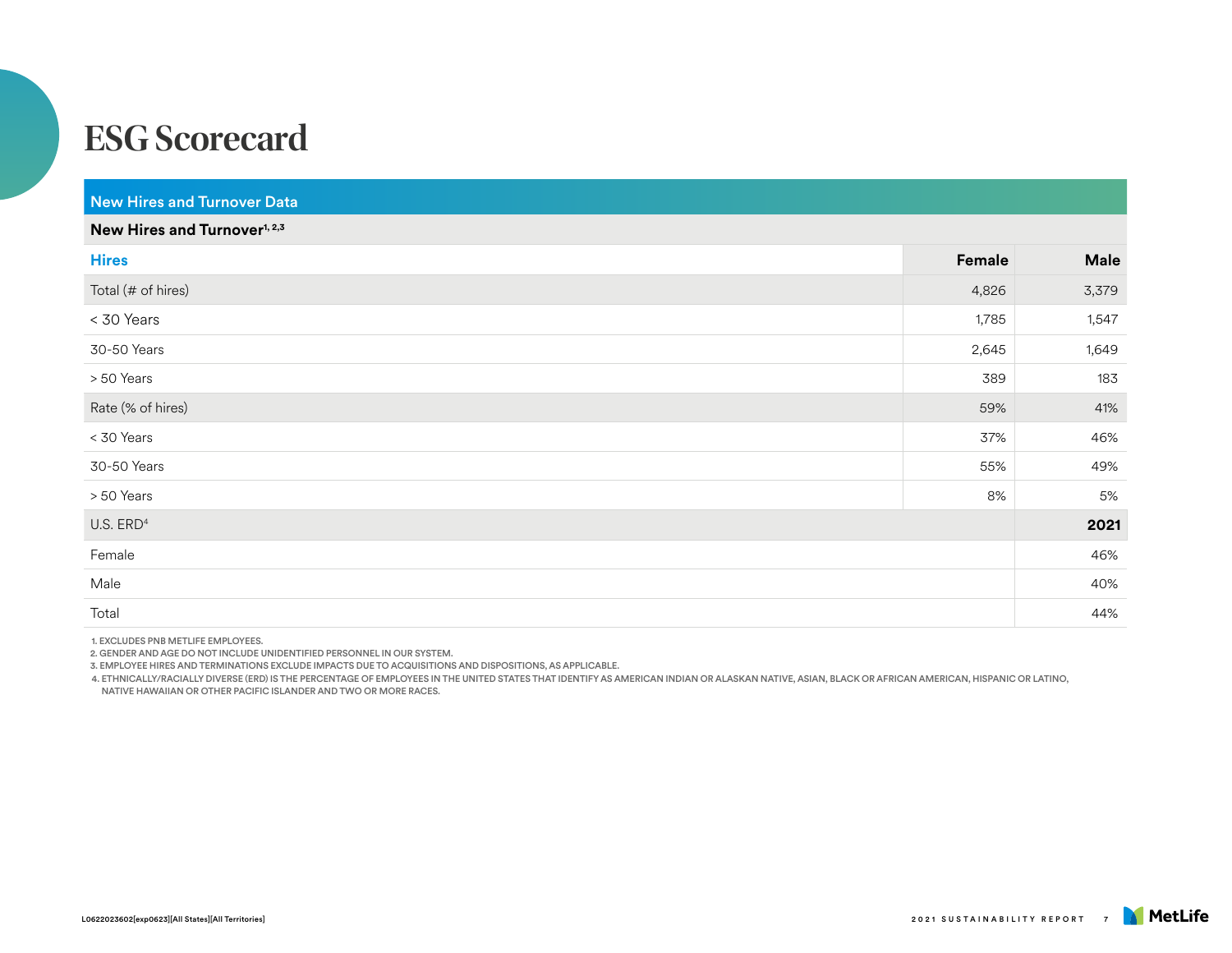| <b>New Hires and Turnover Data</b> |        |             |
|------------------------------------|--------|-------------|
| <b>Terminations</b>                | Female | <b>Male</b> |
| Total (# of terminations)          | 4,610  | 3,832       |
| < 30 Years                         | 1,226  | 1,092       |
| 30-50 Years                        | 2,628  | 2,178       |
| > 50 Years                         | 755    | 562         |
| Rate (% of terminations)           | 55%    | 45%         |
| < 30 Years                         | 27%    | 28%         |
| 30-50 Years                        | 57%    | 57%         |
| > 50 Years                         | 16%    | 15%         |
| $U.S.$ $ERD1$                      |        | 2021        |
| Female                             |        | 40%         |
| Male                               |        | 35%         |
| Total                              |        | 38%         |

| <b>Employee Benefits</b>                                                                     |                                                                                                                                  |
|----------------------------------------------------------------------------------------------|----------------------------------------------------------------------------------------------------------------------------------|
| Parental Leave Benefits (# of weeks fully paid for birth or adoptive<br>mothers and fathers) | 8 weeks for "primary caregivers"<br>2 weeks for "secondary caregivers"<br>(Additional 8 weeks for childbirth under the STD Plan) |

| <b>Employee Satisfaction</b>                                                                       |      |      |      |      |  |  |  |
|----------------------------------------------------------------------------------------------------|------|------|------|------|--|--|--|
|                                                                                                    | 2021 | 2020 | 2019 | 2018 |  |  |  |
| Percentage of Employees Participating in Annual MyVoice Survey                                     | 83%  | 84%  | 82%  | 76%  |  |  |  |
| Percentage of Employees Indicating a Favorable Response to "How happy are you working at MetLife?" | 78%  | 78%  | 75%  | 73%  |  |  |  |

1. ETHNICALLY/RACIALLY DIVERSE (ERD) IS THE PERCENTAGE OF EMPLOYEES IN THE UNITED STATES THAT IDENTIFY AS AMERICAN INDIAN OR ALASKAN NATIVE, ASIAN, BLACK OR AFRICAN AMERICAN, HISPANIC OR LATINO, NATIVE HAWAIIAN OR OTHER PACIFIC ISLANDER AND TWO OR MORE RACES.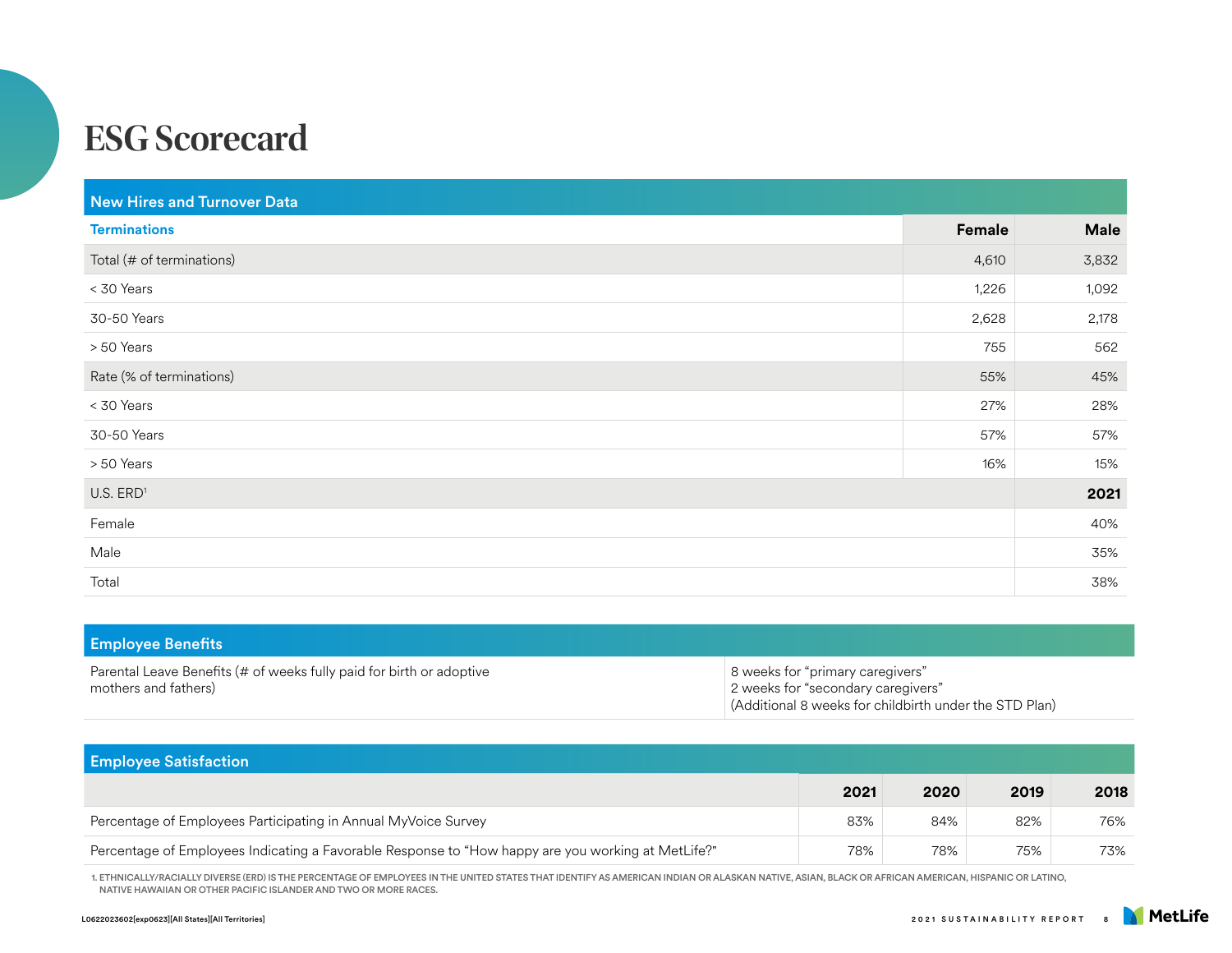| <b>Environmental Data<sup>1</sup></b>                                    |        |        |         |                                 |         |
|--------------------------------------------------------------------------|--------|--------|---------|---------------------------------|---------|
| <b>Built Environment</b>                                                 | 2021   | 2020   | 2019    | 2018                            | 2017    |
| Global Property (million sq. ft.) <sup>2</sup>                           | 13.5   | 14.1   | 14.6    | 15.40                           | 15.32   |
| MetLife Occupiable Area (million sq. ft.) <sup>2</sup>                   | 11.3   | 12.1   | 12.2    | 7.60                            | 7.70    |
| EPA Energy Star (no. labeled buildings) <sup>3</sup>                     | 12     | 12     | 9       | 12                              | 14      |
| EPA Energy Star (million sq. ft.) <sup>3</sup>                           | 3.4    | 3.3    | 2.46    | 3.05                            | 3.74    |
| LEED (no. certified buildings)                                           | 26     | 22     | 22      | 21                              | 18      |
| LEED (million sq. ft.)                                                   | 4.7    | 4.2    | 4.27    | 4.02                            | 3.18    |
| Fitwel Buildings (no. certified buildings)                               | 3      | 3      | 3       | $\hspace{0.1mm}-\hspace{0.1mm}$ |         |
| Fitwel Buildings (million sq. ft.)                                       | 1.3    | 1.3    | 1.3     |                                 |         |
| Carbon Neutrality & GHG Emissions (metric tons CO2e) <sup>4</sup>        | 2021   | 2020   | 2019    | 2018                            | 2017    |
| Scope 1 Emissions                                                        | 12,052 | 14,515 | 19,684  | 25,617                          | 25,948  |
| Scope 2 (location-based) Emissions                                       | 51,893 | 66,332 | 87,026  | 96,503                          | 108,055 |
| Scope 3 Emissions (global business travel) <sup>5</sup>                  | 2,151  | 3,224  | 25,183  | 26,381                          | 27,201  |
| Total Operational Emissions (Scope 1+2 and business travel) <sup>5</sup> | 66,096 | 84,071 | 131,893 | 148,540                         | 161,204 |
| Gross Market-based Scope 2 Emissions <sup>6</sup>                        | 9,231  | 23,191 | 30,776  | 31,285                          | 35,351  |
| Carbon Offsets                                                           | 23,434 | 44,020 | 79,834  | 87,992                          | 95,697  |
| Emissions Intensity (metric tons CO2e per FTE)                           | 0.73   | 0.84   | 1.24    | 1.28                            | 1.34    |
| Emissions Intensity (metric tons CO2e per sq. ft.)                       | 0.006  | 0.007  | 0.009   | 0.009                           | 0.009   |

1. TO ENSURE THAT METLIFE IS PROVIDING MEANINGFUL AND CONSISTENT COMPARISON OF DATA OVER TIME, ADJUSTMENTS TO PREVIOUS REPORTED TOTALS OF ENERGY AND EMISSIONS OCCURRED AS A RESULT OF METLIFE'S BRIGHTHOUSE FINANCIAL SPIN-OFF IN ACCORDANCE WITH THE GREENHOUSE GAS PROTOCOL CORPORATE ACCOUNTING AND REPORTING STANDARD.

2. PROPERTY FIGURES REPRESENT THE YEAR-END SQUARE FOOTAGE OF OUR REAL ESTATE PORTFOLIO.

3. U.S. MANAGED OFFICE PORTFOLIO.

4. THE INVENTORY OF GHG EMISSIONS FROM SCOPE 1, SCOPE 2 AND SCOPE 3 BUSINESS TRAVEL IN 2021 FOR METLIFE HAS BEEN VERIFIED BY QUANTIS ACCORDING TO ISO 14064-3. PLEASE SEE **[THE FULL STATEMENT](https://www.metlife.com/content/dam/metlifecom/us/sustainability/pdf/data/policies-codes/environment/MetLife_Verificationletter_FY2021_06_02_2022_Final.pdf)** FOR MORE INFORMATION.

5. CONVERTED TO GLOBAL BUSINESS TRAVEL, EXTRAPOLATED HISTORICALLY WHERE NECESSARY DUE TO LIMITED DATA.

6. INCLUDES RENEWABLE ENERGY CERTIFICATES, AND MARKET-BASED GLOBAL EMISSIONS WERE CALCULATED HISTORICALLY.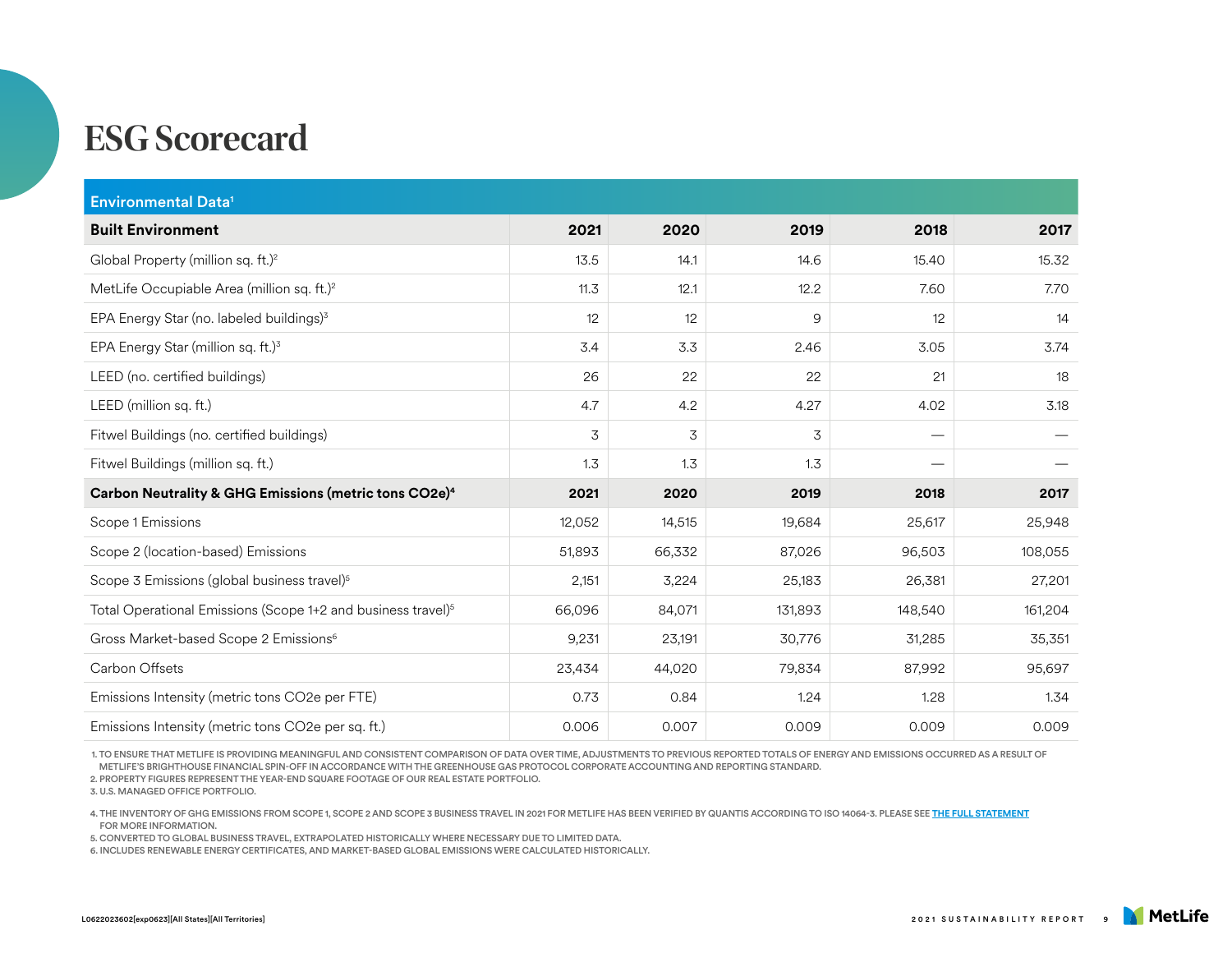| <b>Environmental Data<sup>1</sup></b>                                            |           |           |           |           |           |
|----------------------------------------------------------------------------------|-----------|-----------|-----------|-----------|-----------|
| Energy (MWh)                                                                     | 2021      | 2020      | 2019      | 2018      | 2017      |
| Total Energy (includes electricity, fuel oil, natural gas<br>and fleet gasoline) | 184,020   | 202,457   | 246,788   | 301,374   | 319,740   |
| <b>Total Electricity Consumption</b>                                             | 133,995   | 146,105   | 180,213   | 205,704   | 228,680   |
| Renewable Energy Certificates                                                    | 134,003   | 144,030   | 164,048   | 174,985   | 189,339   |
| Energy Intensity (MWh per FTE)                                                   | 2.09      | 2.09      | 2.87      | 3.31      | 3.53      |
| Energy Intensity (MWh per sq. ft.)                                               | 0.016     | 0.017     | 0.020     | 0.023     | 0.024     |
| Waste (lbs.) <sup>2</sup>                                                        | 2021      | 2020      | 2019      | 2018      | 2017      |
| <b>Total Waste Generated</b>                                                     | 2,548,451 | 3,467,779 | 5,103,348 | 5,875,468 | 6,476,104 |
| Total Waste to Landfill                                                          | 1,033,121 | 1,339,314 | 2,182,607 | 2,460,497 | 2,800,881 |
| <b>Total Waste Recycled</b>                                                      | 1,515,331 | 2,128,466 | 2,920,740 | 3,414,971 | 3,675,223 |
| Waste Diversion (% recycled)                                                     | 59%       | 61%       | 57%       | 58%       | 57%       |
| Enterprise-wide Food Donations to Local Communities<br>(diversion from landfill) | 78        | 451       | 2,092     |           |           |
| Enterprise-wide E-waste                                                          | 108,218   | 89,732    | 36,944    | 152,989   | 247,128   |
| Water (kgals) $3$                                                                | 2021      | 2020      | 2019      | 2018      | 2017      |
| <b>Total Water Consumption</b>                                                   | 28,153    | 38,087    | 54,288    | 61,666    | 65,706    |
| Water Intensity (kgals per FTE)                                                  | 3.05      | 3.60      | 4.73      | 4.78      | 5.76      |
| Water Intensity (kgals per sq. ft.)                                              | 0.01      | 0.01      | 0.01      | 0.0144    | 0.018     |

1. TO ENSURE THAT METLIFE IS PROVIDING MEANINGFUL AND CONSISTENT COMPARISON OF DATA OVER TIME, ADJUSTMENTS TO PREVIOUS REPORTED TOTALS OF ENERGY AND EMISSIONS OCCURRED AS A RESULT OF METLIFE'S BRIGHTHOUSE FINANCIAL SPIN-OFF IN ACCORDANCE WITH THE GREENHOUSE GAS PROTOCOL CORPORATE ACCOUNTING AND REPORTING STANDARD.

2. DUE TO METRICS AVAILABILITY, WASTE DIVERSION INCLUDES THE FOLLOWING OFFICES: AURORA, BRIDGEWATER, CONVENT STATION, DAYTON, JOHNSTOWN, NEW YORK, ORISKANY, SCRANTON, TAMPA, TROY, WARWICK AND WHIPPANY. TOTAL WEIGHT RECYCLED, REUSED AND RESOLD FOR SITES LISTED ABOVE, AND ENTERPRISE-WIDE INCLUDES OTHER SITES (WHERE DATA IS AVAILABLE).

3. DUE TO METRICS AVAILABILITY, WATER DATA INCLUDES THE FOLLOWING OFFICES: AURORA, BRIDGEWATER, CONVENT STATION, CARY, DAYTON, JOHNSTOWN, NEW YORK, ORISKANY, SCRANTON, ST. LOUIS, TAMPA, TROY, WARWICK AND WHIPPANY.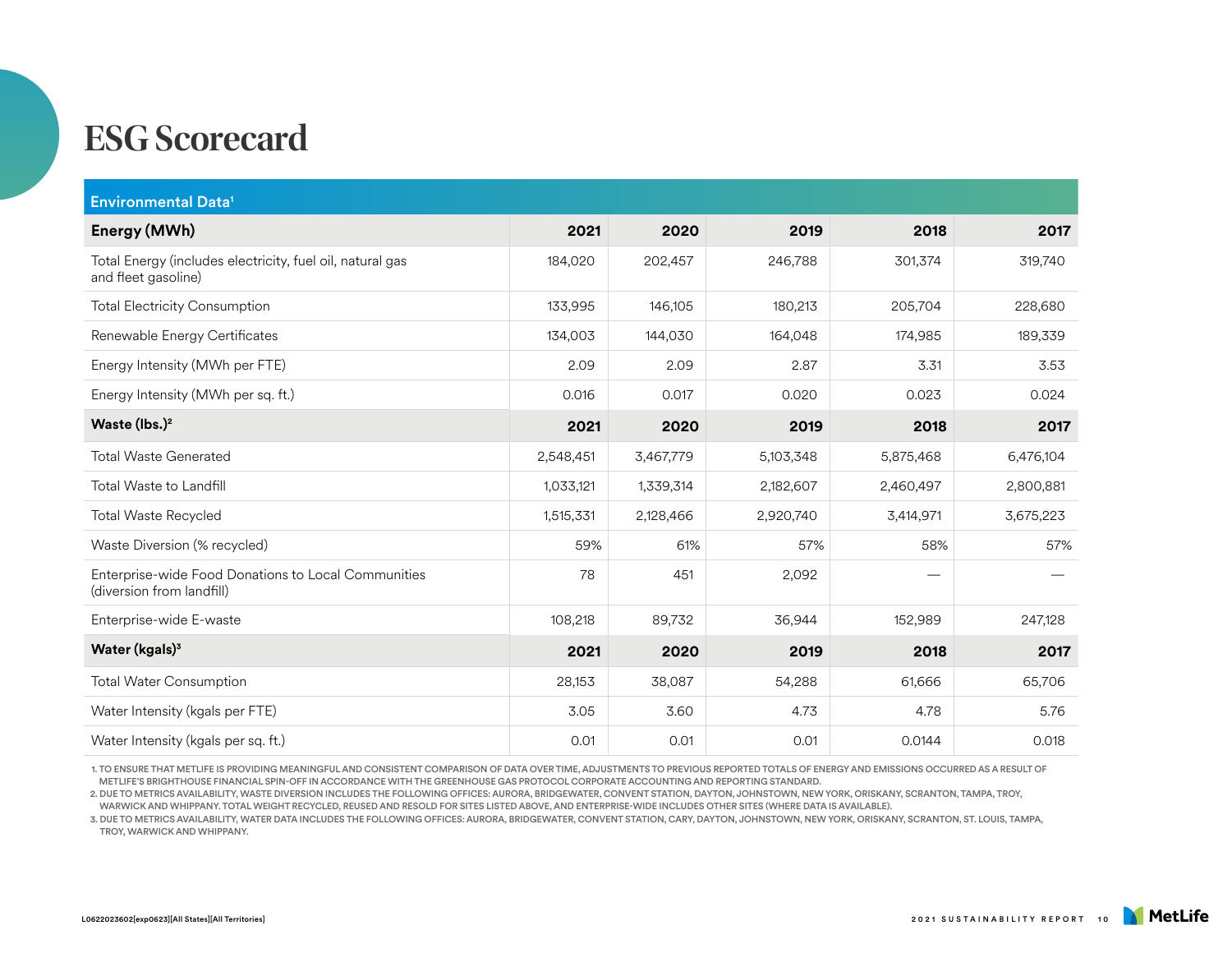| <b>Environmental Data<sup>1</sup></b>                                   |                 |                    |                       |  |
|-------------------------------------------------------------------------|-----------------|--------------------|-----------------------|--|
| 2021 Scope 1 Emissions (Metric Tons CO2e)                               | <b>Fuel Oil</b> | <b>Natural Gas</b> | <b>Transport Fuel</b> |  |
| CO <sub>2</sub>                                                         |                 |                    |                       |  |
| Domestic                                                                | 83              | 4,944              | 304                   |  |
| International                                                           | 604             | 1,704              | 2,047                 |  |
| <b>Total</b>                                                            | 687             | 6,648              | 2,350                 |  |
| CH4                                                                     |                 |                    |                       |  |
| Domestic                                                                | 0.041           | 2.329              | 0.015                 |  |
| International                                                           | 0.471           | 0.803              | 0.091                 |  |
| <b>Total</b>                                                            | 0.513           | 3.132              | 0.106                 |  |
| N <sub>2</sub> O                                                        |                 |                    |                       |  |
| Domestic                                                                | 0.09            | 2.78               | 0.003                 |  |
| International                                                           | 1.08            | 0.96               | 0.018                 |  |
| <b>Total</b>                                                            | 1.18            | 3.73               | 0.021                 |  |
| <b>Energy Consumption by Type (MWh)</b>                                 |                 |                    |                       |  |
| Electricity                                                             |                 |                    |                       |  |
| Fuel (fuel oil, natural gas, transport fuel, district heat and cooling) |                 |                    |                       |  |
| <b>Total Energy Consumption</b>                                         |                 |                    |                       |  |

1. TO ENSURE THAT METLIFE IS PROVIDING MEANINGFUL AND CONSISTENT COMPARISON OF DATA OVER TIME, ADJUSTMENTS TO PREVIOUS REPORTED TOTALS OF ENERGY AND EMISSIONS OCCURRED AS A RESULT OF METLIFE'S BRIGHTHOUSE FINANCIAL SPIN-OFF IN ACCORDANCE WITH THE GREENHOUSE GAS PROTOCOL CORPORATE ACCOUNTING AND REPORTING STANDARD.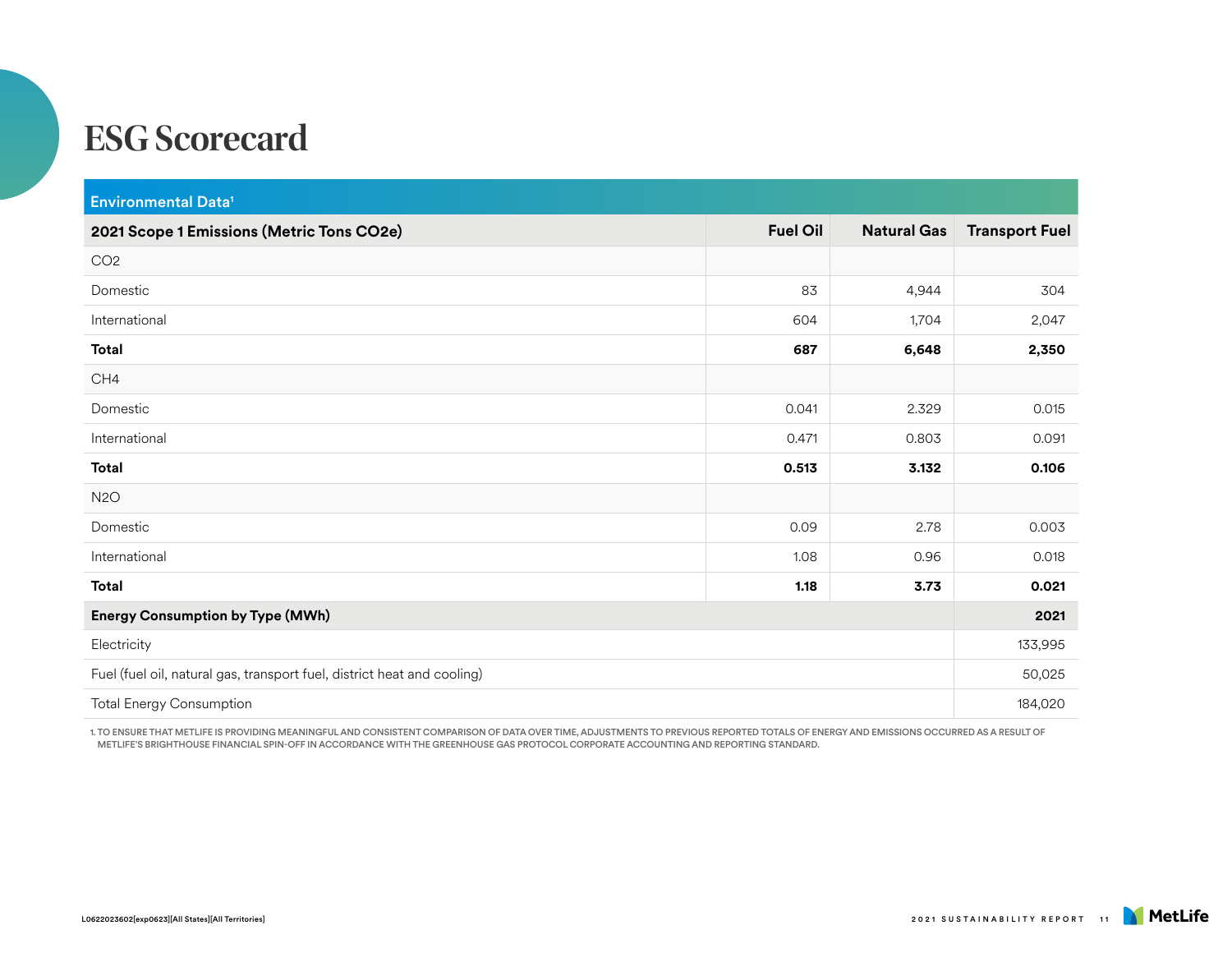| <b>Community Data</b>                            |             |     |       |             |             |             |
|--------------------------------------------------|-------------|-----|-------|-------------|-------------|-------------|
| MetLife Foundation Grants (\$ in millions)       | 2021        |     | 2020  | 2019        | 2018        | 2017        |
| Financial Inclusion                              | \$<br>14.25 | \$  | 17.06 | \$<br>30.84 | \$<br>28.94 | \$<br>30.20 |
| Health and Medical Research                      | \$<br>1.99  | \$  | 1.80  | \$<br>0.50  | \$<br>0.79  | \$<br>0.89  |
| Arts and Culture                                 | \$<br>0.52  | \$  | 0.80  | \$<br>1.22  | \$<br>1.20  | \$<br>1.34  |
| Disaster Relief                                  | \$<br>0.10  | \$  | 0.61  | \$<br>0.09  | \$<br>0.27  | \$<br>0.64  |
| Youth/Education                                  | \$<br>0.47  | \$  | 0.26  | \$<br>0.35  | \$<br>0.63  | \$<br>0.96  |
| Community Improvement                            | \$<br>7.15  | \$  | 13.04 | \$<br>2.03  | \$<br>1.86  | \$<br>1.82  |
| Diversity and Inclusion                          | \$<br>3.39  | \$  | 3.56  | \$<br>2.40  | \$<br>1.53  | \$<br>1.28  |
| Employee Involvement                             | \$<br>2.47  | \$  | 2.37  | \$<br>2.51  | \$<br>2.68  | \$<br>2.75  |
| <b>Total</b>                                     | \$<br>30.34 | \$  | 39.50 | \$<br>39.94 | \$<br>37.90 | \$<br>39.88 |
| MetLife Contributions by Source (\$ in millions) | 2021        |     | 2020  | 2019        | 2018        | 2017        |
| MetLife Foundation                               | \$<br>30.34 | \$  | 39.50 | \$<br>39.94 | \$<br>37.90 | \$<br>39.88 |
| Mexico and Korea Foundations                     | \$<br>1.43  | \$  | 4.15  | \$<br>2.02  | \$<br>1.90  | \$<br>1.36  |
| Corporate                                        | \$<br>2.03  | \$  | 2.86  | \$<br>3.37  | \$<br>4.58  | \$<br>3.65  |
| <b>Total</b>                                     | \$<br>33.80 | \$. | 46.51 | \$<br>45.33 | \$<br>44.38 | \$<br>44.89 |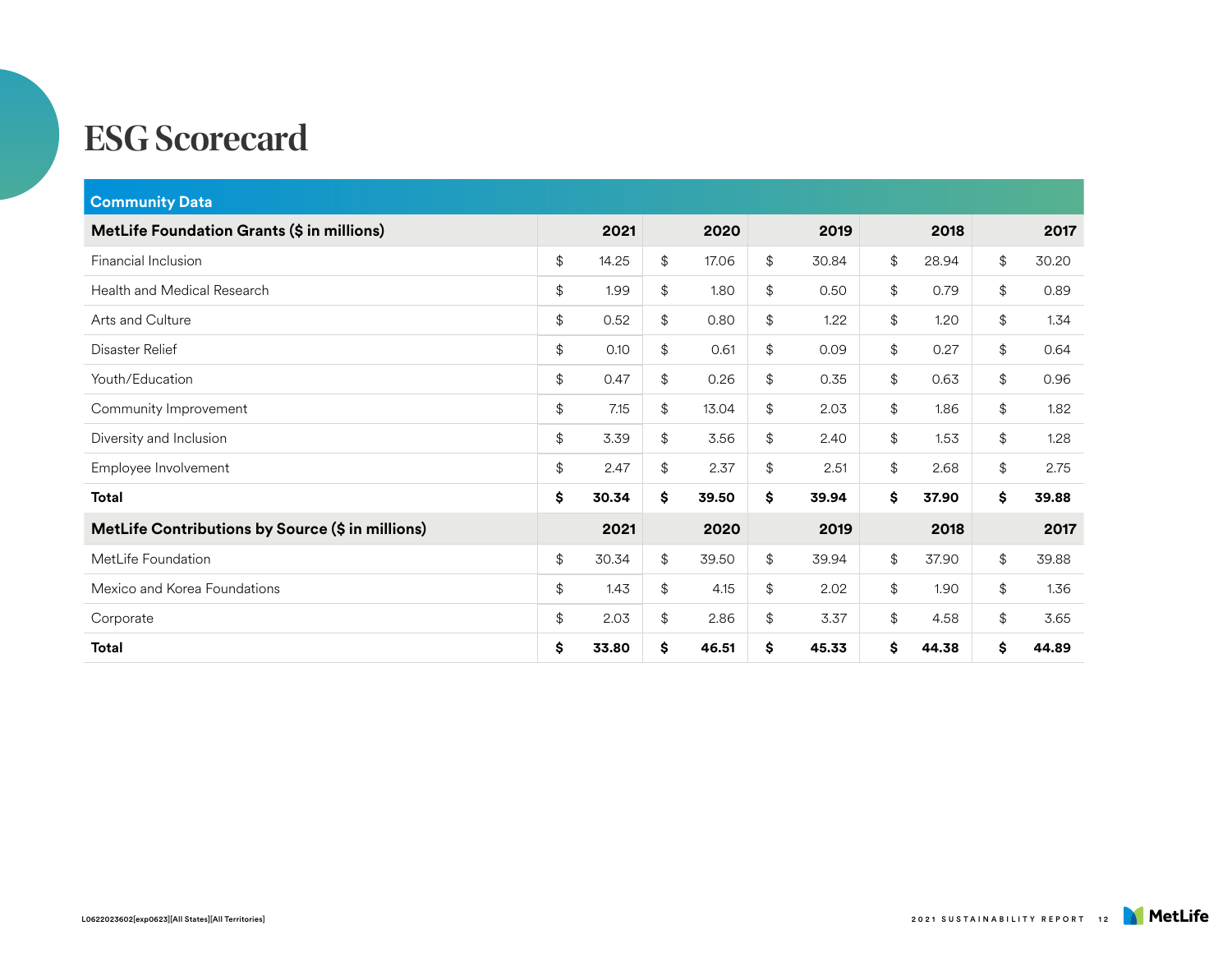| <b>Community Data</b>        |                           |                    |
|------------------------------|---------------------------|--------------------|
| <b>Employee Volunteering</b> | # of<br><b>Volunteers</b> | <b>Total Hours</b> |
| Volunteering by Region       |                           |                    |
| United States/Canada         | 5,677                     | 17,627             |
| Latin America                | 2,049                     | 6,172              |
| Asia                         | 14,789                    | 27,341             |
| EMEA                         | 2,935                     | 10,703             |
| <b>Total</b>                 | 25,450                    | 61,843             |

| <b>Innovation Management</b>                                             | 2021                       | 2020          | 2019            | 2018           |
|--------------------------------------------------------------------------|----------------------------|---------------|-----------------|----------------|
| Dollar Amount (in thousands) Invested in Product Development/Innovation  | To be reported<br>after Q4 | 301,014<br>\$ | \$329,876       | 409,724<br>\$. |
| Number of Associates Participating in Innovation Activities <sup>1</sup> | 3,751                      | 27,000+       | $5,000+$        | N/A            |
| Number of Startups Engaged <sup>2</sup>                                  | 203                        | 323           | 295             | 264            |
| Contracts with Startups that Have Been Fully Executed                    | 14                         | 19            | 10 <sup>°</sup> | 10             |
| Number of Innovation Challenges Run <sup>3</sup>                         | 10                         | 32            | 24              | 16             |
| Number of Experiments Launched <sup>4</sup>                              | 23                         | 33            | 43              | 28             |

1. THIS INCLUDES CROWDSOURCING AND FACILITATED PROGRAMS, CO-INNOVATION PROGRAMMING, MIT VISITS, THE METLIFE DIGITAL ACCELERATOR PROGRAM, COLLAB EVENTS, ETC.

2. STARTUPS METLIFE HAS CONNECTED OR STARTED WORKING WITH TO DETERMINE WHETHER THEIR OFFERINGS/CAPABILITIES CAN PROVIDE VALUE TO THE COMPANY AND OUR CUSTOMERS.

3. THIS INCLUDES IDEATION EVENTS LEVERAGING INNOVATION TECHNIQUES AND TOOLS TO SOLVE BUSINESS CHALLENGES.

4. PROOF OF CONCEPT OR PILOT EXPERIMENTS THAT HAVE LAUNCHED WITH STARTUPS TO EVALUATE A NEW USE CASE. THIS DOES NOT MEAN THAT THE EXPERIMENT WAS COMPLETED.